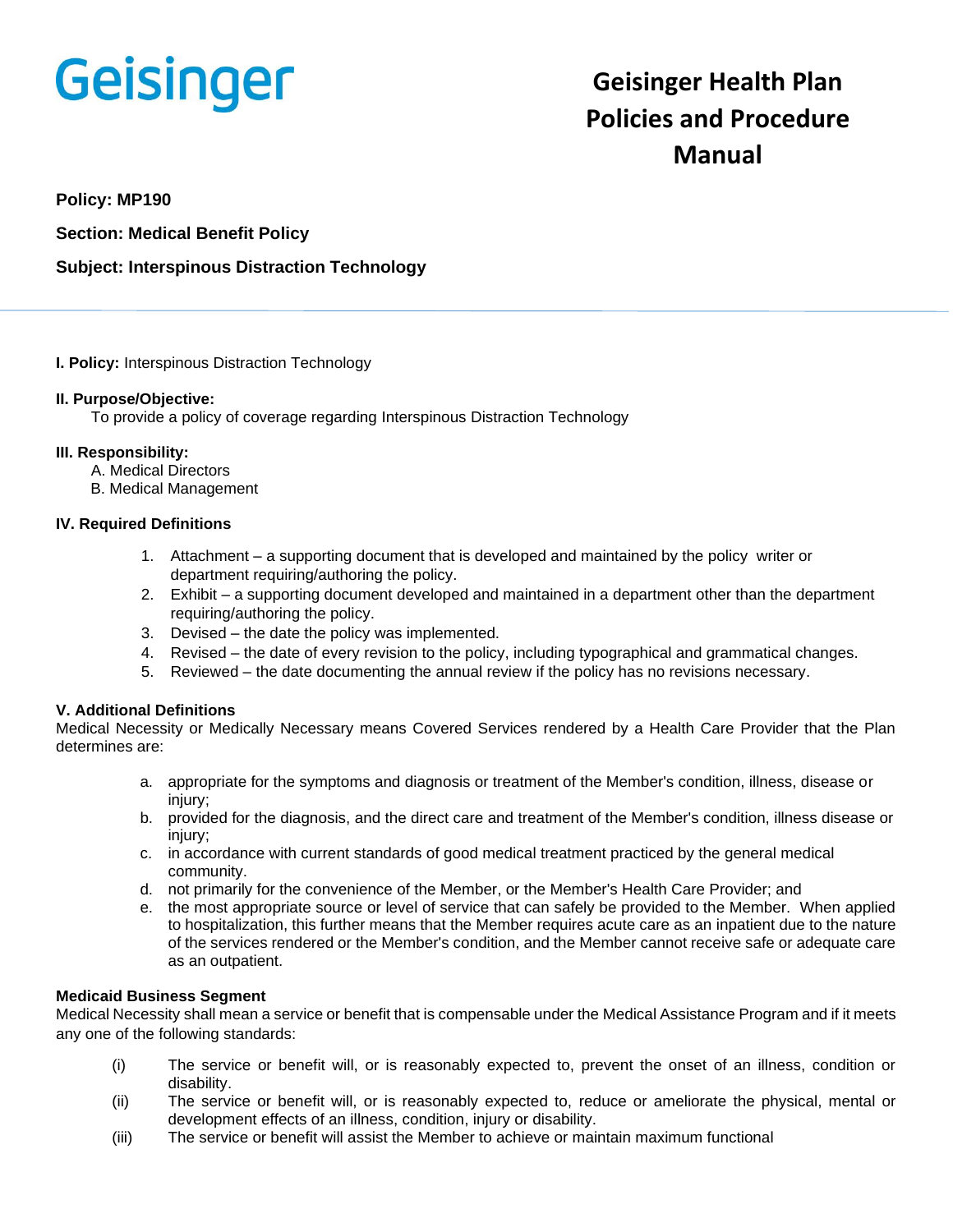capacity in performing daily activities, taking into account both the functional capacity of the Member and those functional capacities that are appropriate for members of the same age.

#### **DESCRIPTION:**

Interspinous Distraction Technology is a technique in which an oval spacer is inserted between the spinous processes for the treatment of neurogenic intermittent claudication resulting from lumbar spinal stenosis. The implant is thought to act as a physical block in order to prevent extension in the stenotic level and increase dimensions of the spinal canal and intervertebral foramina. The procedure is designed to prevent extension when standing or walking, relieving pressure on the nerves.

*Geisinger Health Plan requires prior authorization through HealthHelp for Musculoskeletalservices for members enrolled in its Commercial HMO and PPO, Medicare Advantage. GHP Family Medicaid and CHIP products. To direct the application of these services for Geisinger Health Plan members, HealthHelp utilizes its proprietary clinical criteria, Utilization Management decision-support tools, and evidence-based medical treatment guidelines. For more information about the services that require prior authorization, refer to [www.healthhelp.com/Geisinger](http://www.healthhelp.com/Geisinger)* 

#### **CODING ASSOCIATED Interspinous Process Decompression System**

*The following codes are included below for informational purposes and may not be all inclusive. Inclusion of a procedure or device code(s) does not constitute or imply coverage nor does it imply or guarantee provider reimbursement. Coverage is determined by the member specific benefit plan document and any applicable laws regarding coverage of specific services. Please note that per Medicare coverage rules, only specific CPT/HCPCS Codes may be covered for the Medicare Business Segment. Please consult the CMS website at* [www.cms.gov](http://www.cms.gov/) *or the local Medicare Administrative Carrier (MAC) for more information on Medicare coverage and coding requirements.*

| Posterior vertebral joint(s) arthroplasty (eg, facet<br>joint[s] replacement), including facetectomy,<br>laminectomy, foraminotomy, and vertebral column<br>fixation, injection of bone cement, when<br>performed, including fluoroscopy, single level,<br>lumbar spine | 0202T |
|-------------------------------------------------------------------------------------------------------------------------------------------------------------------------------------------------------------------------------------------------------------------------|-------|
| Placement of a posterior intrafacet implant(s),<br>unilateral or bilateral, including imaging and<br>placement of bone graft(s) or synthetic device(s),<br>single level; cervical                                                                                       | 0219T |
| Placement of a posterior intrafacet implant(s),<br>unilateral or bilateral, including imaging and<br>placement of bone graft(s) or synthetic device(s),<br>single level; thoracic                                                                                       | 0220T |
| Placement of a posterior intrafacet implant(s),<br>unilateral or bilateral, including imaging and<br>placement of bone graft(s) or synthetic device(s),<br>single level; lumbar                                                                                         | 0221T |
| Insertion of interlaminar/interspinous process<br>stabilization/distraction device, without fusion,<br>including image guidance when performed, with<br>open decompression, lumbar; single level                                                                        | 22867 |
| Insertion of interlaminar/interspinous process<br>stabilization/distraction device, without open<br>decompression or fusion, including image<br>guidance when performed, lumbar; single level                                                                           | 22869 |

Current Procedural Terminology (CPT®) © American Medical Association: Chicago, IL**.**

#### **LINE OF BUSINESS:**

**Eligibility and contract specific benefits, limitations and/or exclusions will apply. Coverage statements found in the line of business specific benefit document will supersede this policy. For Medicare, applicable LCD's and NCD's will supercede this policy. For PA Medicaid Business segment, this policy applies as written.**